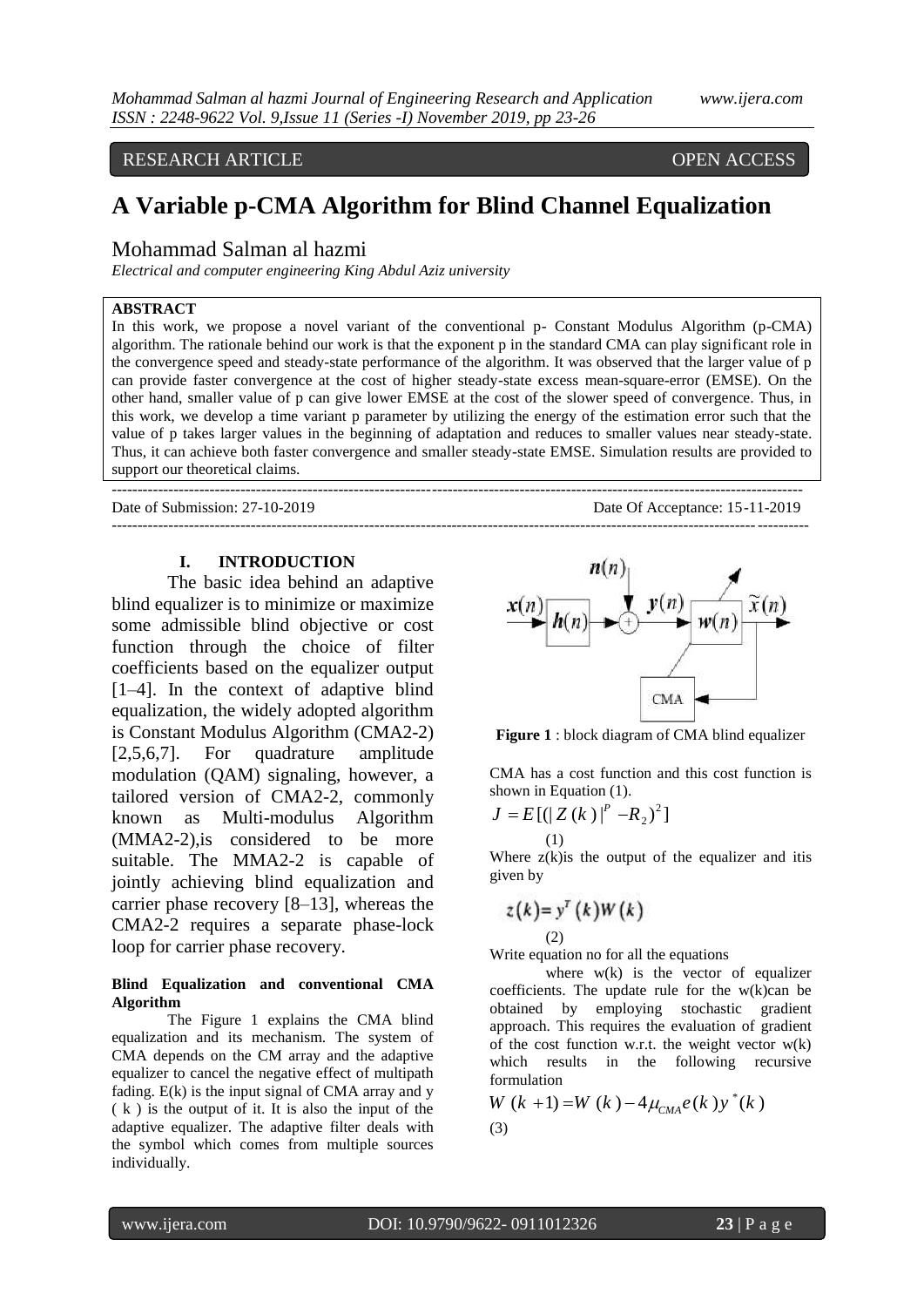where 
$$
\mu_{CMA}
$$
 is the mean value of step size

$$
(0 < \mu_{\text{CMA}} < 1/\lambda_{\text{max}})
$$
 (4)

and e(k) is the estimation error given by  

$$
\varepsilon_2(k) = z(k) (|z(k)|^2 - R_2)
$$
  
(5)

With R2is called dispersion constant which is evaluated using

$$
R_2 = \frac{E[|S(k)|^4]}{E[|S(k)|^2]}_{(6)}
$$

# Proposed Variable p-CMA

The cost function of the standardp-CMA is given by

(7) 
$$
J = E[(|Z(k)|^{p} - R_{2})^{2}]
$$

Therefore, the weight update of P-CMA will be (8)

(8)   
\n
$$
W_{P-CMA}(k+1) = W_{P-CMA}(k) - \mu_{P-CMA}e_{P-CMA}(k)y^* \text{ (the)}
$$
\n
$$
W_{P-CMA}(k+1) = W_{P-CMA}(k) - \mu_{P-CMA}e_{P-CMA}(k)y^* \text{ (the)}
$$

where

where  

$$
e_{P-CMA}(k) = y (k) (|y (k)|^P - R_2) |y (k)|^{P-2}
$$
  
(9)

In the proposed variable p-CMA, we introduce a time varying p parameter such that the cost function will take the following form

(10)  
\n
$$
J = E[(|Z(k)|^{P(k)} - R_2)^2]
$$
\nwhere

(9)

(9)  

$$
e_{P-CMA}(k) = y (k) (|y (k)|^{P(k)} - R_2) |y (k)|^{P(k)-2}
$$

We proposed to adapt the time varying p(k) according to the energy of estimation error such that it attain larger value if the estimation error is large and reduces to smaller values if the estimation error is small. This is achieved by employing anintermediate variable  $\tilde{p}(k)$  and adapted using the following mechanism (11)

(11) In the  
\n
$$
\tilde{P}(k) = \beta \tilde{P}(k+1) + \gamma |e_{P-CMA}(k)|^2 , \quad (0 < \beta < \frac{\text{arg sign}}{\text{resultsthat}})
$$

erehw

(12)

\*

$$
P(k) = \begin{cases} P_{upper} & \text{if } \tilde{P}(k) \ge P_{upper} \\ P_{lower} & \text{if } \tilde{P}(k) \le P_{lower} \\ \tilde{P}(k) & \text{otherwise} \end{cases}
$$

The above condition make sure that the variable p(k) should not acquire the values that diverges the algorithm. For this purpose, we will first estimate Pupper and Plower by Monte Carlo simulation then we initialize our  $P(k)$  with these values to achieve faster convergence in the beginning. Later the update rule automatically reduce the P(k) to attain lower steady state error.

#### **II. SIMULATION RESULT**

In this section, we present various simulation results to show the performance of the proposed variable p-CMA algorithm. The performance of the proposed algorithm with that of  $(kh)$  standard CMA algorithm is compared. In experiments, the value of signal-to-noise ratio (SNR) is set to 20 dB.Residual inter-symbol interference (ISI) is used as a performance measure in the reportedresults.Three different examples are considered.

## Example 1:Laplacian Environment

In the first example, the experiment is performed in Laplacian environment. The results are shown in Fig. 2. It can beseen from the resultsthat the proposed algorithm convergesapproximately2500 iteration earlier than its counterparts to reaxh the same floor of steadystate ISI of -43 dB. This shows the supremacy of the proposed algorithm.

#### Example 2: Uniform Environment

In the second example, the experiment is performed in Uniform environment. The results are shown in Fig. 3. It can be seen from the resultsthat the proposed algorithm convergesapproximately2300 iteration earlier than its counterparts to reach the same floor of steadystate ISI of -44dB. Thus, the proposed algorithm has superior performance in Uniform environment too.

#### Example 3: Gaussian Environment

In the third example, the experiment is performed in Gaussian environment. The results are shown in Fig. 4. It can be seen from the resultsthat the proposed algorithm convergesapproximately2000 iteration earlier than its counterparts to reach the same floor of steady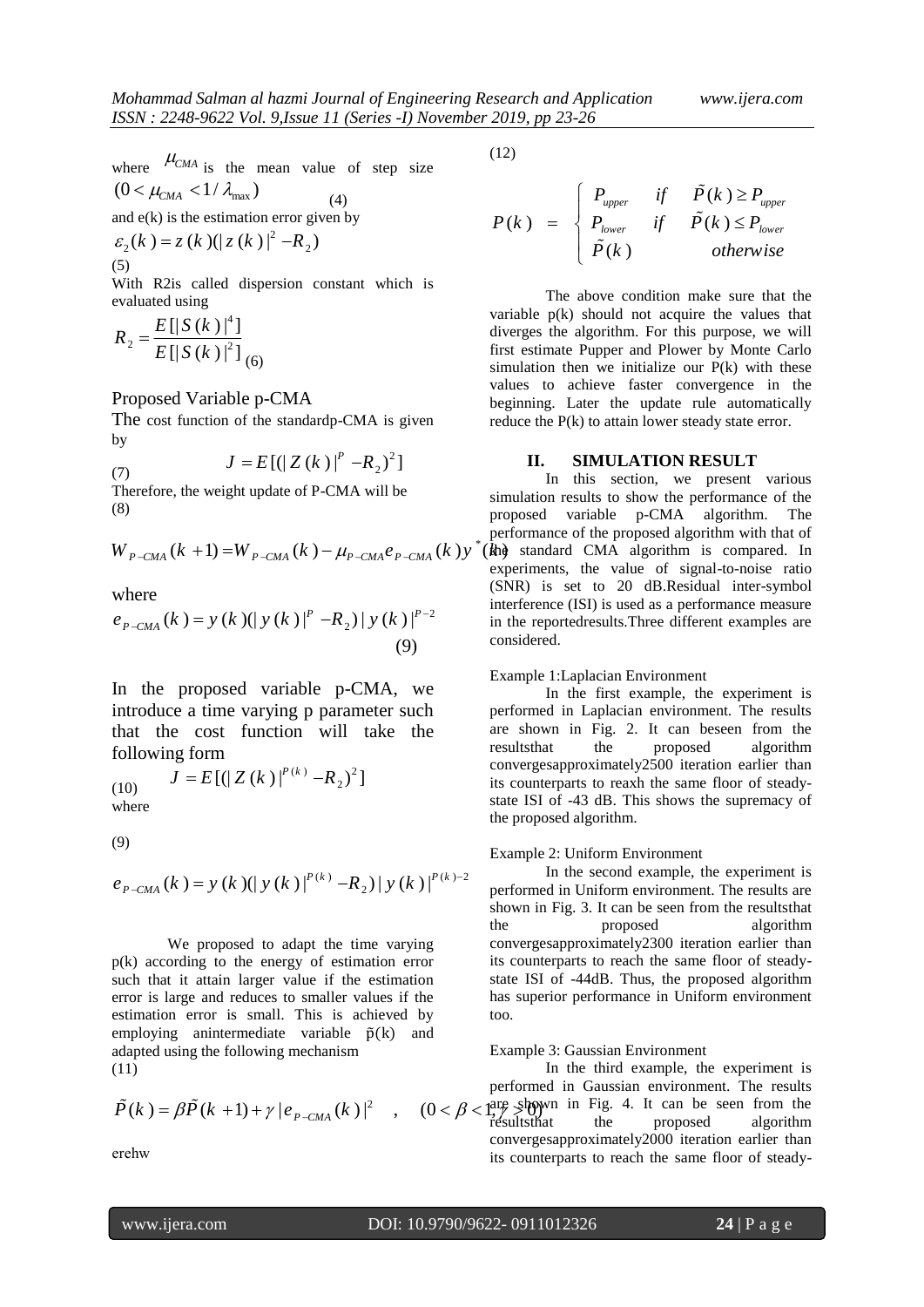state ISI of -41dB. Here again the supremacy of the proposed algorithm is observed.

Write Fig. captions for all the matlab figures



**Figure 2**: ISI comparison in Laplacian noise



**Figure 3:** ISI comparison in Uniform noise



**Figure 4:** ISI comparison in Gaussian noise

# **III. CONCLUSION**

A variable p- Constant Modulus Algorithm (p-CMA) algorithm is developed in this work. The exponent p is used to enhance the convergence speed and steady-state performance of the standard CMA algorithm. The exponent p is made time varying in accordance to the energy of the estimation error which enforceslarger values of p in the initial adaptation while smaller values near steady-state. Simulation results are presented for blind equalization in three different environments: Laplacian, Uniform, and Gaussian environments. These simulation results show that the proposed algorithm converges faster than the conventional CMA algorithm in all the three environments validating the theoretical claims.

#### **REFERENCES**

- [1]. S. Haykin, Blind Deconvolution, PTR PrenticeHall, EnglewoodCliffs, 1994.
- [2]. R. Johnson Jr., P. Schniter,T. Endres, J. Behm, D. Brown, R. Casas, Blind equalization using the constant modulus criterion: a review, Proc. IEEE 86(10)(1998)1927–1950.
- [3]. Z. Ding, Y. Li, Blind Equalization and Identification, Marcel Dekker, Inc., New York, Basel, 2001.
- [4]. A.H. Sayed, Fundamentals of Adaptive Filtering, John Wiley & Sons, Hoboken, New Jersey, 2003.
- [5]. D.Godard,Selfrecoveringequalizationandcarr iertrackingintwodimensionaldatacommunica tionsystems,IEEETrans.Commun.28 (11)(1980)1867–1875.
- [6]. S.Abrar,A.Zerguine,A.K.Nandi,Adaptivebli ndchannelequalization,in:C.Palanisamy(Ed.)